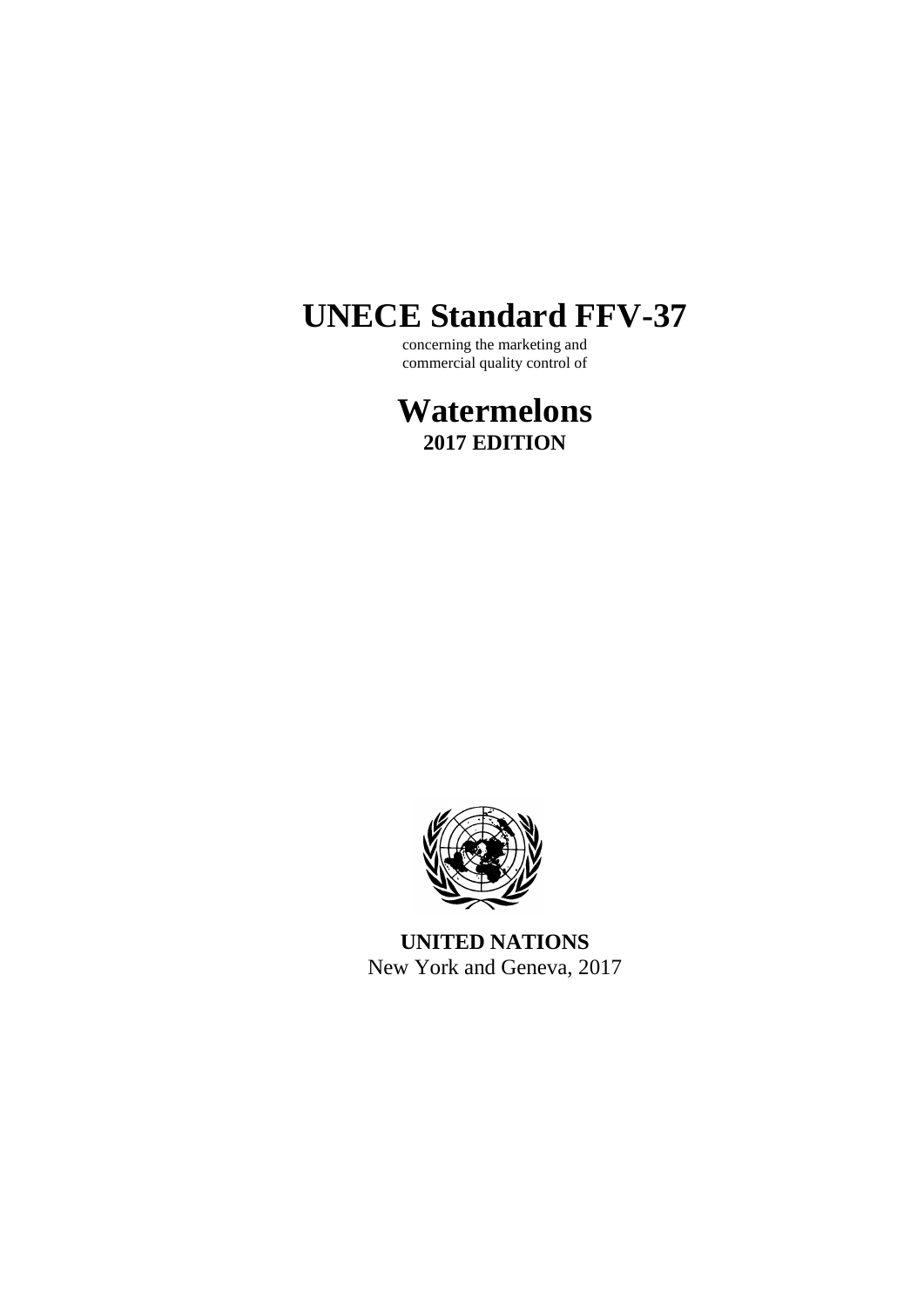#### **NOTE**

#### **Working Party on Agricultural Quality Standards**

The commercial quality standards developed by the Working Party on Agricultural Quality Standards of the United Nations Economic Commission for Europe (UNECE) help facilitate international trade, encourage highquality production, improve profitability and protect consumer interests. UNECE standards are used by governments, producers, traders, importers and exporters, and other international organizations. They cover a wide range of agricultural products, including fresh fruit and vegetables, dry and dried produce, seed potatoes, meat, cut flowers, eggs and egg products.

Any member of the United Nations can participate, on an equal footing, in the activities of the Working Party. For more information on agricultural standards, please visit our website  $\langle$ www.unece.org/trade/agr>.

The present revised standard is based on document ECE/CTCS/WP.7/2015/12, reviewed and adopted by the Working Party at its seventy-first session.

Aligned with the Standard Layout (2017)

The designations employed and the presentation of the material in this publication do not imply the expression of any opinion whatsoever on the part of the United Nations Secretariat concerning the legal status of any country, territory, city or area or of its authorities, or concerning the delimitation of its frontiers or boundaries. Mention of company names or commercial products does not imply endorsement by the United Nations.

All material may be freely quoted or reprinted, but acknowledgement is requested.

Please contact the following address with any comments or enquiries:

Agricultural Standards Unit Economic Cooperation and Trade Division United Nations Economic Commission for Europe Palais des Nations CH-1211 Geneva 10, Switzerland E-mail: [agristandards@unece.org](mailto:agristandards@unece.org)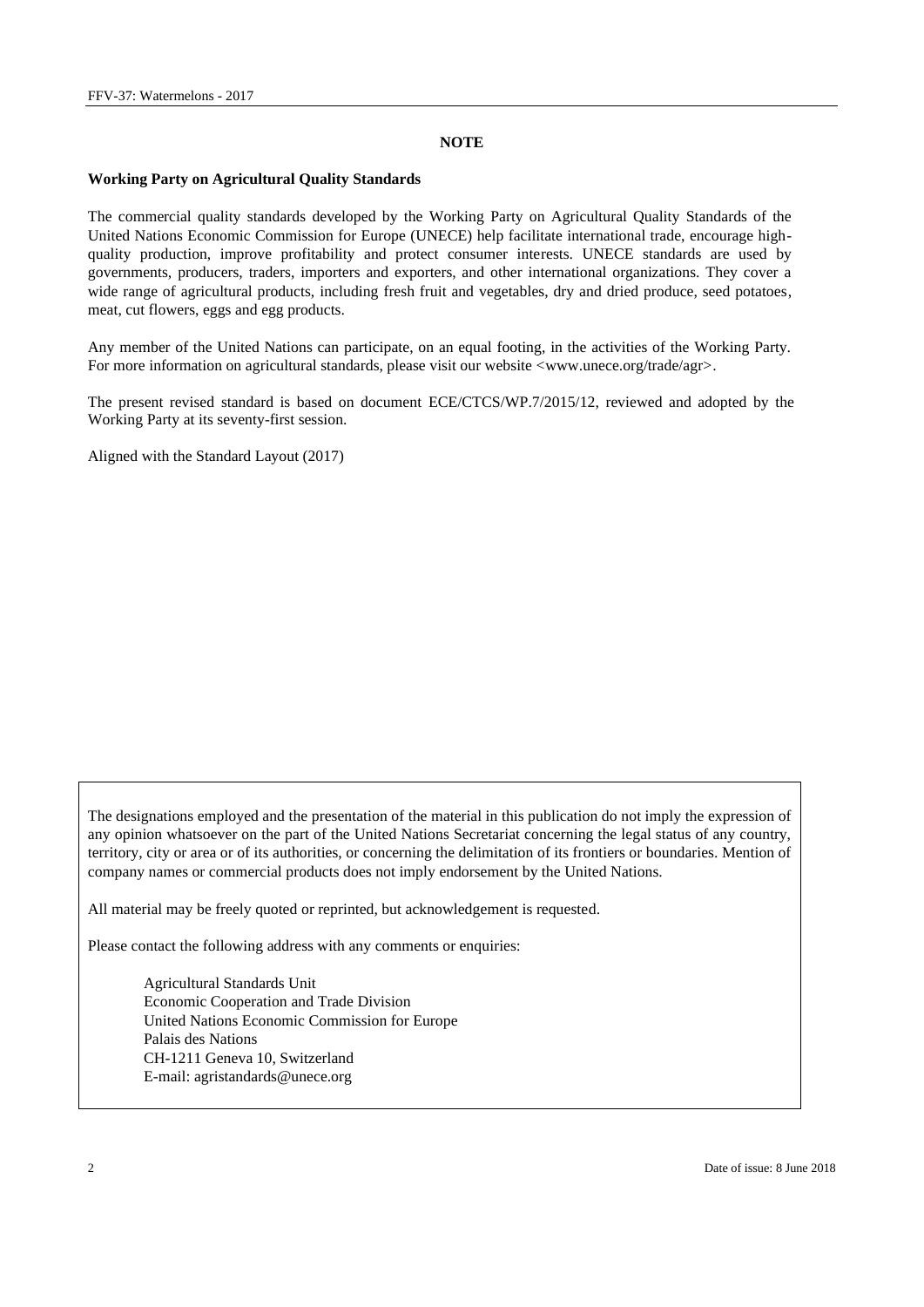# **UNECE Standard FFV- 37 concerning the marketing and commercial quality control of watermelons**

# **I. Definition of produce**

This standard applies to watermelons of varieties (cultivars) grown from *Citrullus lanatus*  (Thunb.) Matsum. et Nakai to be supplied fresh to the consumer, watermelons for industrial processing being excluded.

# **II. Provisions concerning quality**

The purpose of the standard is to define the quality requirements for watermelons after preparation and packaging.

However, if applied at stages following export, products may show in relation to the requirements of the standard:

- a slight lack of freshness and turgidity
- for products graded in classes other than the "Extra" Class: a slight deterioration due to their development and their tendency to perish.

The holder/seller of products may not display such products or offer them for sale, or deliver or market them in any manner other than in conformity with this standard. The holder/seller shall be responsible for observing such conformity.

## **A. Minimum requirements**

In all classes, subject to the special provisions for each class and the tolerances allowed, the watermelons must be:

- intact
- sound; produce affected by rotting or deterioration such as to make it unfit for consumption is excluded
- clean, practically free of any visible foreign matter
- practically free from pests
- free from damage caused by pests affecting the flesh
- free of abnormal external moisture
- free of any foreign smell and/or taste.

The development and condition of the watermelons must be such as to enable them:

- to withstand transportation and handling
- to arrive in satisfactory condition at the place of destination.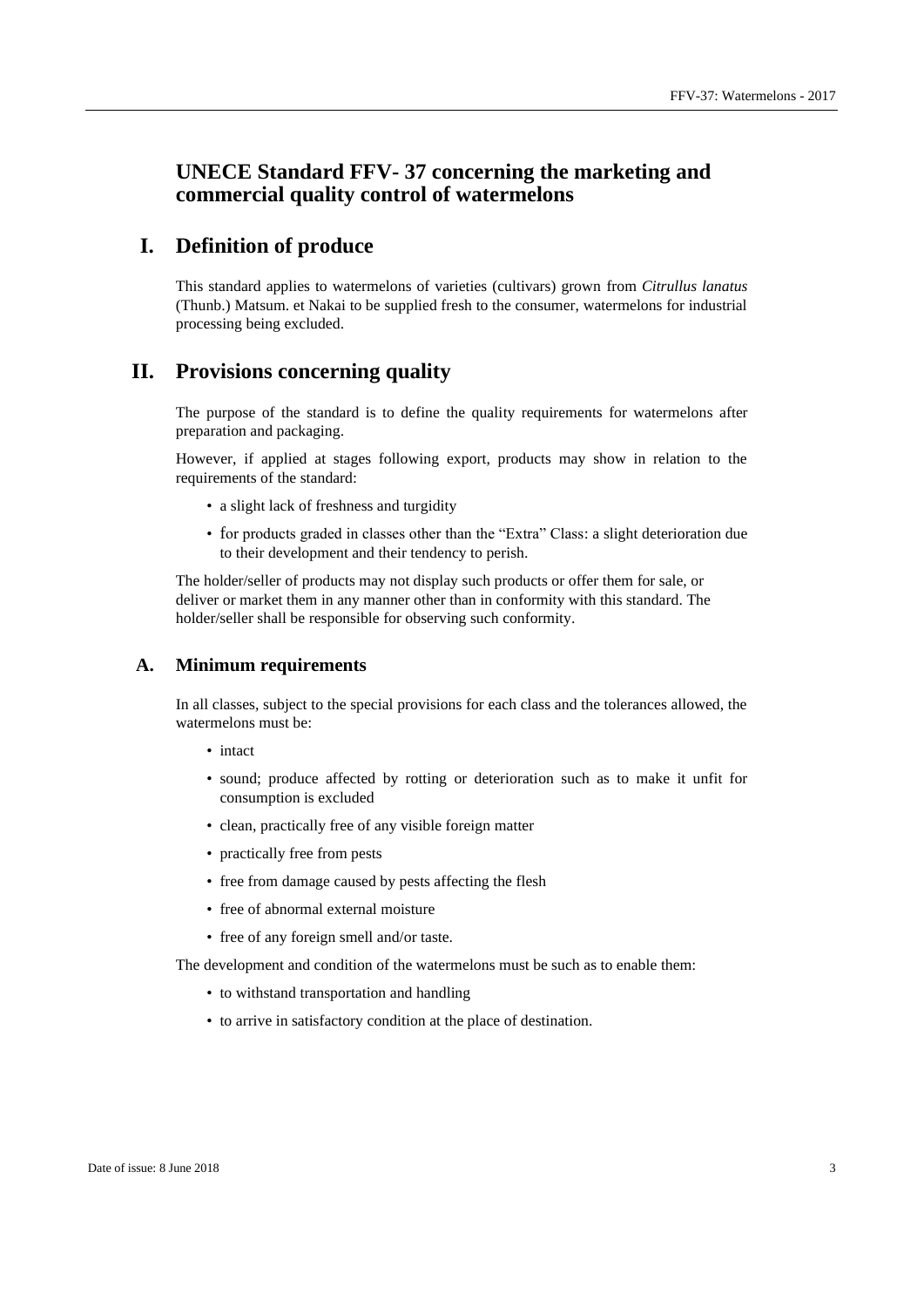## **B. Maturity requirements**

The watermelons must be sufficiently developed and display satisfactory maturity and/or ripeness. The colour and taste of the flesh should conform to a sufficient state of ripeness.

In order to satisfy this requirement, the refractometric index of the flesh measured at the middle point of the fruit flesh at the equatorial section must be equal to or greater than 8° Brix.

#### **C. Classification**

The watermelons are classified in three classes, as defined below:

#### **(i) "Extra" Class**

Watermelons in this class must be of superior quality. They must be characteristic of the variety.

The stem of the watermelon must not exceed 5 cm in length.

They must be free from defects, with the exception of very slight superficial defects, provided these do not affect the general appearance of the produce, the quality, the keeping quality and presentation in the package.

A pale colouring of the watermelon which has been in contact with the ground during the period of growth is not regarded as a defect.

#### **(ii) Class I**

Watermelons in this class must be of good quality. They must be characteristic of the variety.

The stem of the watermelon must not exceed 5 cm in length.

The following slight defects, however, may be allowed, provided these do not affect the general appearance of the produce, the quality, the keeping quality and presentation in the package:

- a slight defect in shape
- a slight defect in colouring of the rind; a pale colouring of the watermelon which has been in contact with the ground during the period of growth is not regarded as a defect
- slight healed superficial cracks
- slight skin defects due to rubbing or handling, of which the total area affected must not exceed one sixteenth of the surface of the fruit.

#### **(iii) Class II**

This class includes watermelons that do not qualify for inclusion in the higher classes but satisfy the minimum requirements specified above.

The following defects may be allowed, provided the watermelons retain their essential characteristics as regards the quality, the keeping quality and presentation:

• defects in shape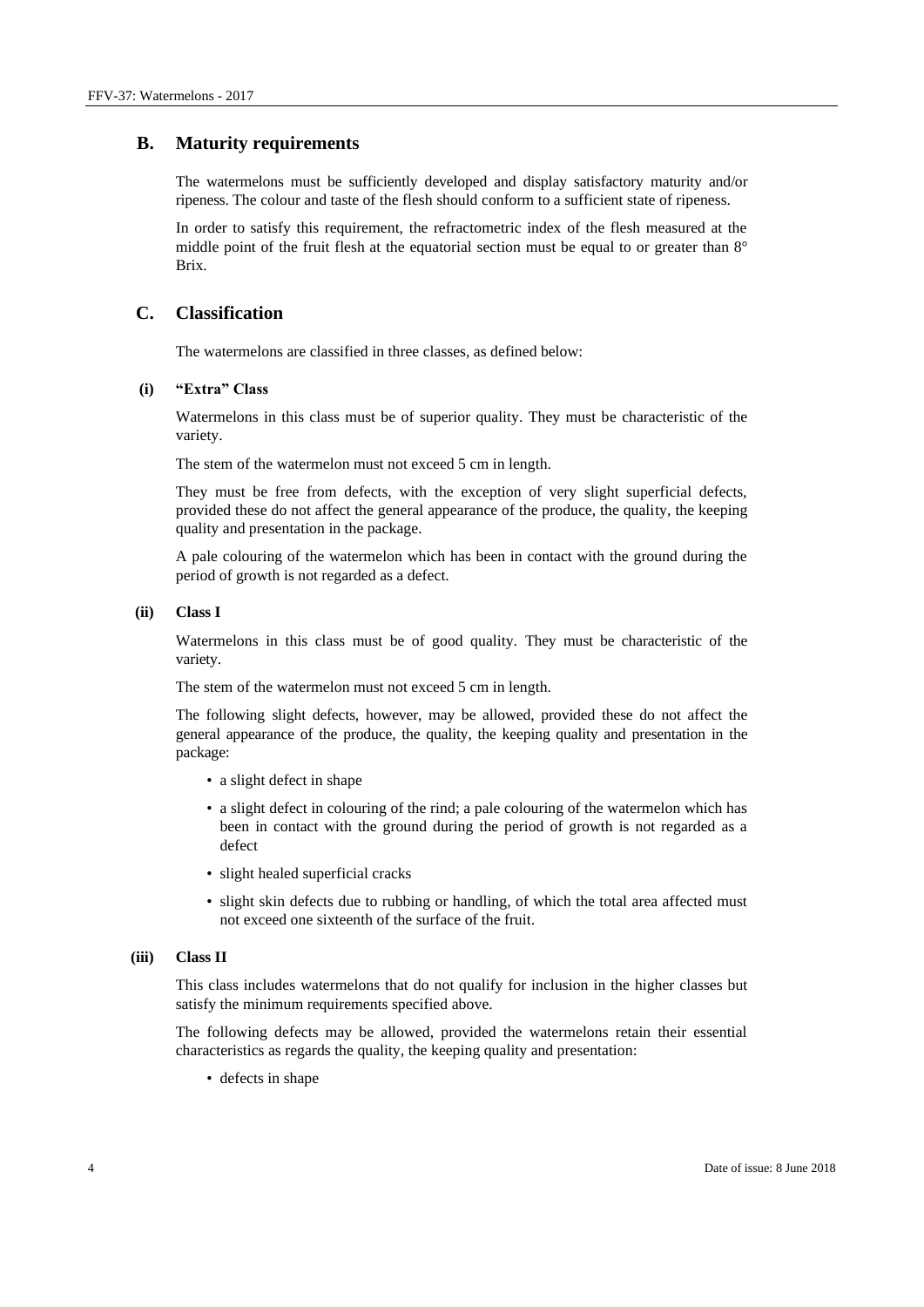- defects in colouring of the rind; a pale colouring of the watermelon which has been in contact with the ground during the period of growth is not regarded as a defect
- healed superficial cracks
- skin defects due to rubbing or handling or to damage by pests or diseases, of which the total area affected must not exceed one eighth of the surface of the fruit
- slight bruising.

## **III. Provisions concerning sizing**

Size is determined by the weight per unit.

To ensure uniformity in size, the range in size between produce in the same package shall not exceed 2 kg or 3.5 kg if the lightest unit exceeds 6 kg.

This uniformity in weight is not compulsory for watermelons presented in bulk in the transport vehicle.

## **IV. Provisions concerning tolerances**

At all marketing stages, tolerances in respect of quality and size shall be allowed in each lot for produce not satisfying the requirements of the class indicated.

#### **A. Quality tolerances**

#### **(i) "Extra" Class**

A total tolerance of 5 per cent, by number or weight, of watermelons not satisfying the requirements of the class but meeting those of Class I is allowed. Within this tolerance not more than 0.5 per cent in total may consist of produce satisfying the requirements of Class II quality.

#### **(ii) Class I**

A total tolerance of 10 per cent, by number or weight, of watermelons not satisfying the requirements of the class but meeting those of Class II is allowed. Within this tolerance not more than 1 per cent in total may consist of produce satisfying neither the requirements of Class II quality nor the minimum requirements, or of produce affected by decay.

#### **(iii) Class II**

A total tolerance of 10 per cent, by number or weight, of watermelons satisfying neither the requirements of the class nor the minimum requirements is allowed. Within this tolerance not more than 2 per cent in total may consist of produce affected by decay.

## **B. Size tolerances**

For all classes (if sized): a total tolerance of 10 per cent, by number or weight, of watermelons not satisfying the requirements as regards sizing is allowed.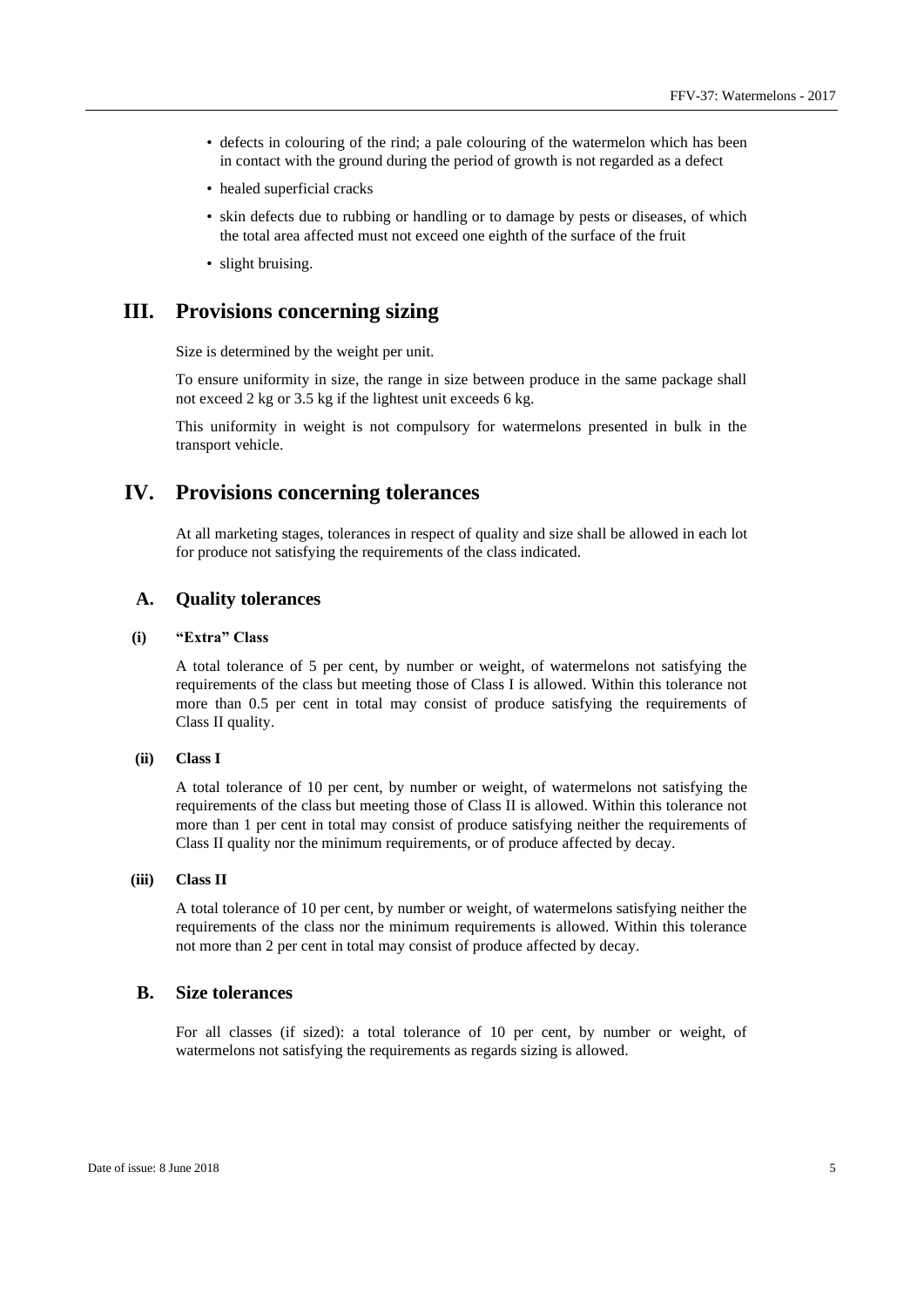# **V. Provisions concerning presentation**

## **A. Uniformity**

The contents of each package (or lot for produce presented in bulk in the transport vehicle) must be uniform and contain only watermelons of the same origin, variety, quality and size (if sized).

In addition, in Classes "Extra" and I, the shape and colour of the rind of the watermelons must be uniform.

The visible part of the contents of the package (or lot for produce presented in bulk in the transport vehicle) must be representative of the entire contents.

#### **B. Packaging**

The watermelons must be packed in such a way as to protect the produce properly.

The materials used inside the package must be clean and of a quality such as to avoid causing any external or internal damage to the produce. The use of materials, particularly of paper or stamps bearing trade specifications, is allowed, provided the printing or labelling has been done with non-toxic ink or glue.

Stickers individually affixed to the produce shall be such that, when removed, they neither leave visible traces of glue nor lead to skin defects. Information lasered on single fruit should not lead to flesh or skin defects.

Packages (or lots for produce presented in bulk in the transport vehicle) must be free of all foreign matter. Watermelons transported in bulk in the transport vehicle must be separated from the floor and walls of the vehicles by a suitable protective material, which must be clean and not liable to transfer any abnormal taste or smell to the fruit.

# **VI. Provisions concerning marking**

Each package<sup>1</sup> must bear the following particulars, in letters grouped on the same side, legibly and indelibly marked, and visible from the outside.

For watermelons transported in bulk (direct loading into a transport vehicle) these particulars must appear on a document accompanying the goods, and attached in a visible position inside the transport vehicle. For this type of presentation, the indication of the size is not compulsory.

## **A. Identification**

Packer and/or dispatcher/exporter:

Name and physical address (e.g. street/city/region/postal code and, if different from the country of origin, the country) or a code mark officially recognized by the national authority<sup>2</sup> if the country applying such a system is listed in the UNECE database.

 $1$  These marking provisions do not apply to sales packages presented in packages. However, they do apply to sales packages (pre-packages) presented individually.